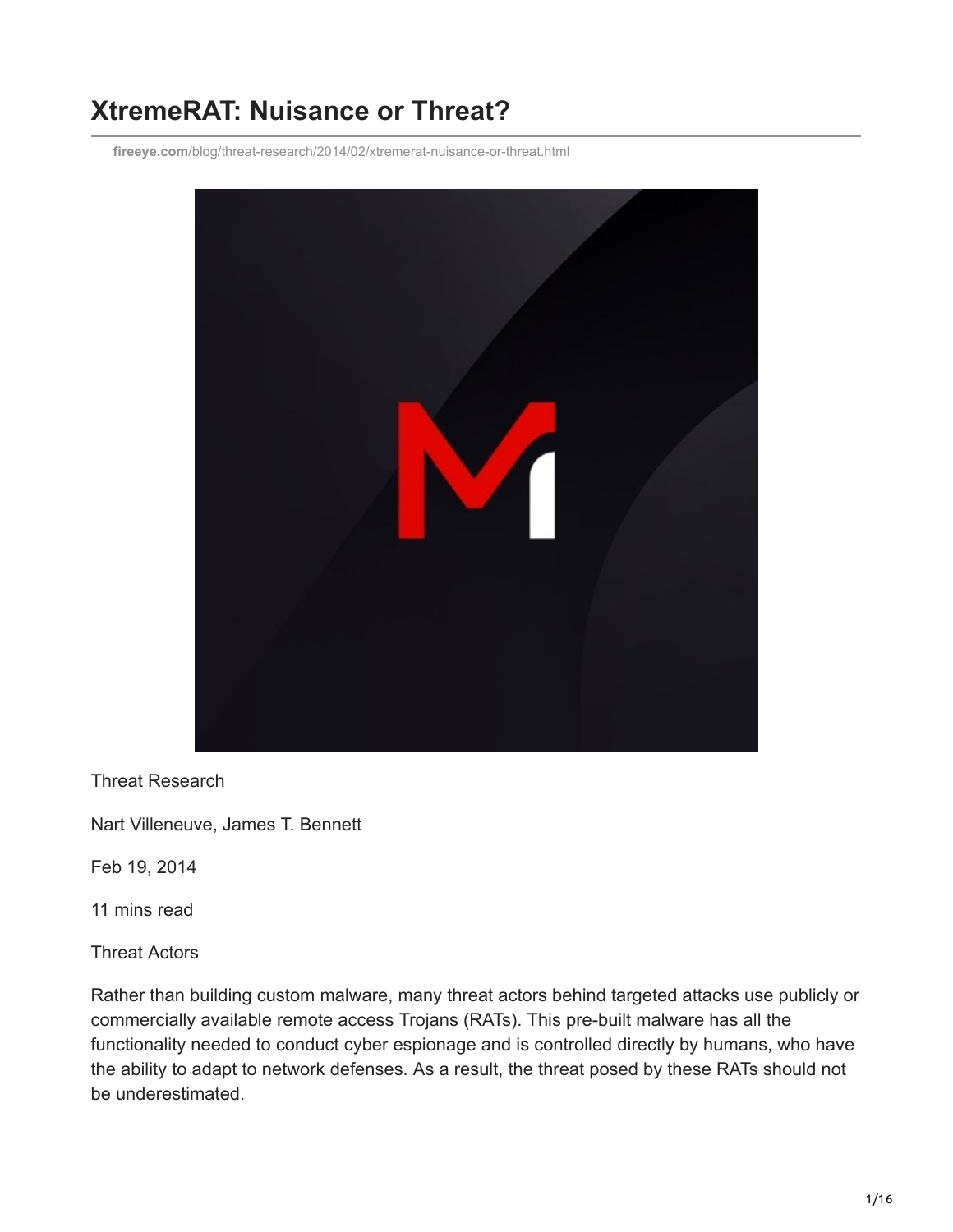However, it is difficult to distinguish and correlate the activity of targeted threat actors based solely on their preference to use particular malware — especially, freely available malware. From an analyst's perspective, it is unclear whether these actors choose to use this type of malware simply out of convenience or in a deliberate effort to blend in with traditional cybercrime groups, who also use these same tools.

There are numerous RATs available for free and for purchase in online forums, chat rooms and market places on the Internet. Most RATs are easy to use and thus attract novices. They are used for a variety of criminal activity, including "sextortion". [1] The ubiquity of these RATs makes it difficult to determine if a particular security incident is related to a targeted threat, cybercrime or just a novice "script kiddie" causing a nuisance.

Although publicly available RATs are used by a variety of operators with different intents, the activity of particular threat actors can still be tracked by clustering command and control server information as well as the information that is set by the operators in the builder. These technical indicators, combined with context of an incident (such as the timing, specificity and human activity) allow analysts to assess the targeted or non-targeted nature of the threat.

In this post, we examine a publicly available RAT known as XtremeRAT. This malware has been used in targeted attacks as well as traditional cybercrime. During our investigation we found that the majority of XtremeRAT activity is associated with spam campaigns that typically distribute Zeus variants and other banking-focused malware. Why have these traditional cybercrime operators begun to distribute RATs? This seems odd, considering RATs require manual labor as opposed to automated banking Trojans.

Based on our observations we propose one or more of the following possible explanations:

1. Smokescreen

The operations may be part of a targeted attack that seeks to disguise itself and its possible targets, by using spam services to launch the attacks.

2. Less traditional tools available

With more crimeware author arrests and/or disappearance of a number of banking Trojan developers, cybercriminals are resorting to using RATs to manually steal data, such as banking and credit card details. [2]

- 3. Complicated defenses require more versatile tools As many traditional banking and financial institutions have improved their security practices, perhaps attackers have had a much more difficult time developing automation in their Trojans to cover all variations of these defenses; as such, RATs provide more versatility and effectiveness, at the expense of scalability.
- 4. Casting a wider net

After compromising indiscriminate targets, attackers may dig deeper into specific targets of interest and/or sell off the access rights of the victims' systems and their data to others.

These possible explanations are not mutually exclusive. One or all of them may be factors in explaining this observed activity.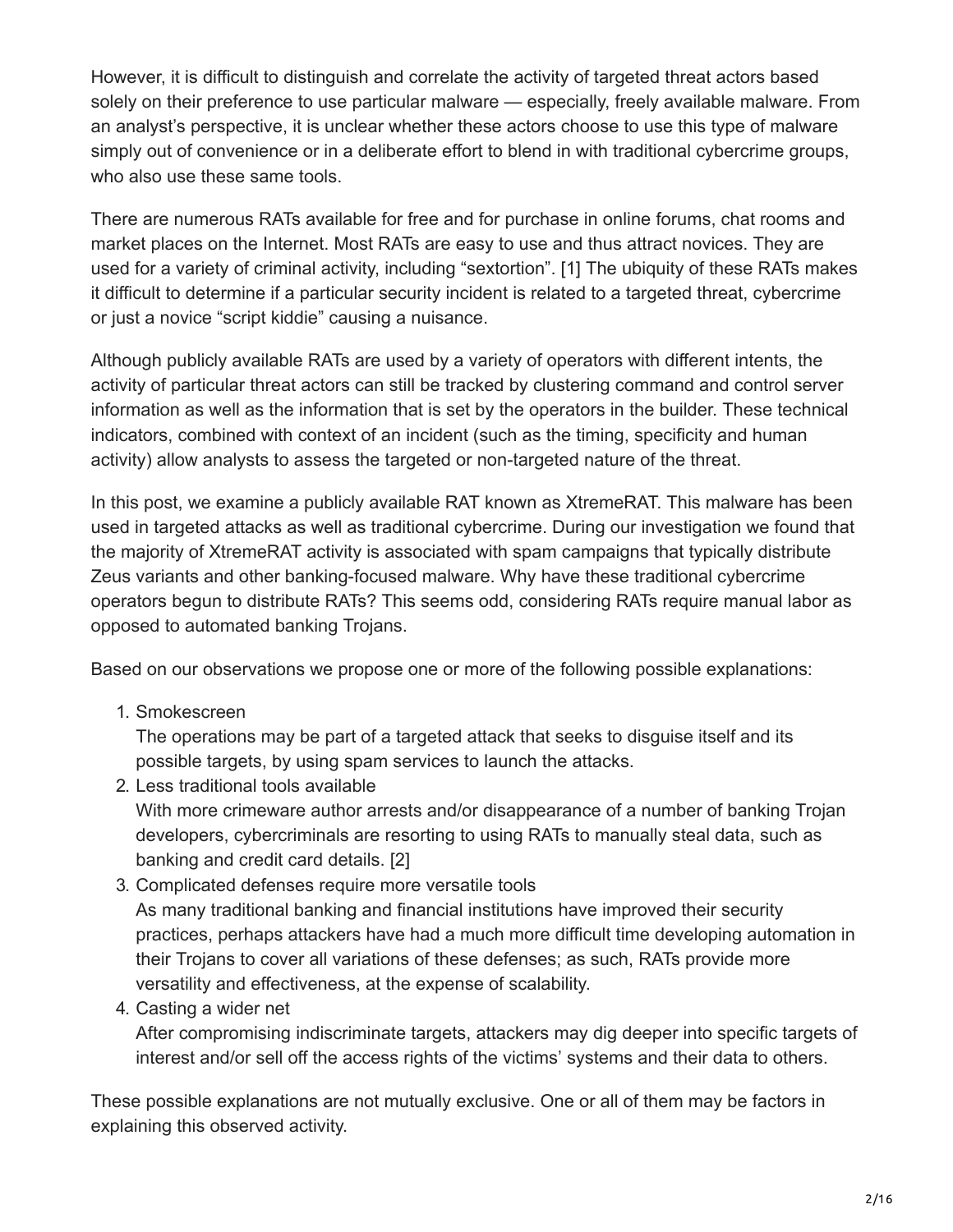## **XtremeRAT**

The XtremeRAT was developed by "xtremecoder" and has been available since at least 2010. Written in Delphi, the code of XtremeRAT is shared amongst several other Delphi RAT projects including SpyNet, CyberGate, and Cerberus. The RAT is available for free; however, the developer charges 350 Euros for the source code. Unfortunately for xtremecoder, the source code has been leaked online. The current version is Xtreme 3.6, however, there are a variety of "private" version of this RAT available as well. As such, the official version of this RAT and its many variants are used by a wide variety of actors.

XtremeRAT allows an attacker to:

- Interact with the victim via a remote shell
- Upload/download files
- $\bullet$  Interact with the registry
- Manipulate running processes and services
- Capture images of the desktop
- Record from connected devices, such as a webcam or microphone

Moreover, during the build process, the attacker can specify whether to include keylogging and USB infection functions.

#### **Extracting Intelligence**

XtremeRAT contains two components: a "client" and a "server"; however, from the attacker's perspective, these terms have reversed meanings. Specifically, according to the author, the "server" component is the malware that resides on victim endpoints that connect to the "client", which is operated by the attacker from one or more remote command-and-control (CnC) systems. Due to this confusing and overloaded terminology, we refer to the "server" as a "backdoor" on the victim and the "client" as a remote "controller" operated by the attacker.

XtremeRAT backdoors maintain and reference configuration data that was chosen by the attacker at the time they were built. This data can contain very useful hints to help group attacks and attribute them to actors, similar to what we have previously described in our Poison Ivy whitepaper. [3]

Several versions of XtremeRAT write this configuration data to disk under %APPDATA%\Microsoft\Windows , either directly, or to a directory named after mutex configured by the attacker. When written to disk, the data is RC4 encrypted with a key of either "CYBERGATEPASS" or "CONFIG" for the versions we have analyzed. In both cases, the key is Unicode. The config file has either a ".nfo" or ".cfg" extension depending on the version. XtremeRAT's key scheduling algorithm (KSA) implementation contains a bug wherein it only considers the length of the key string, not including the null bytes between each character, as is found in these Unicode strings. *As a result, it only effectively uses the first half of the key*. For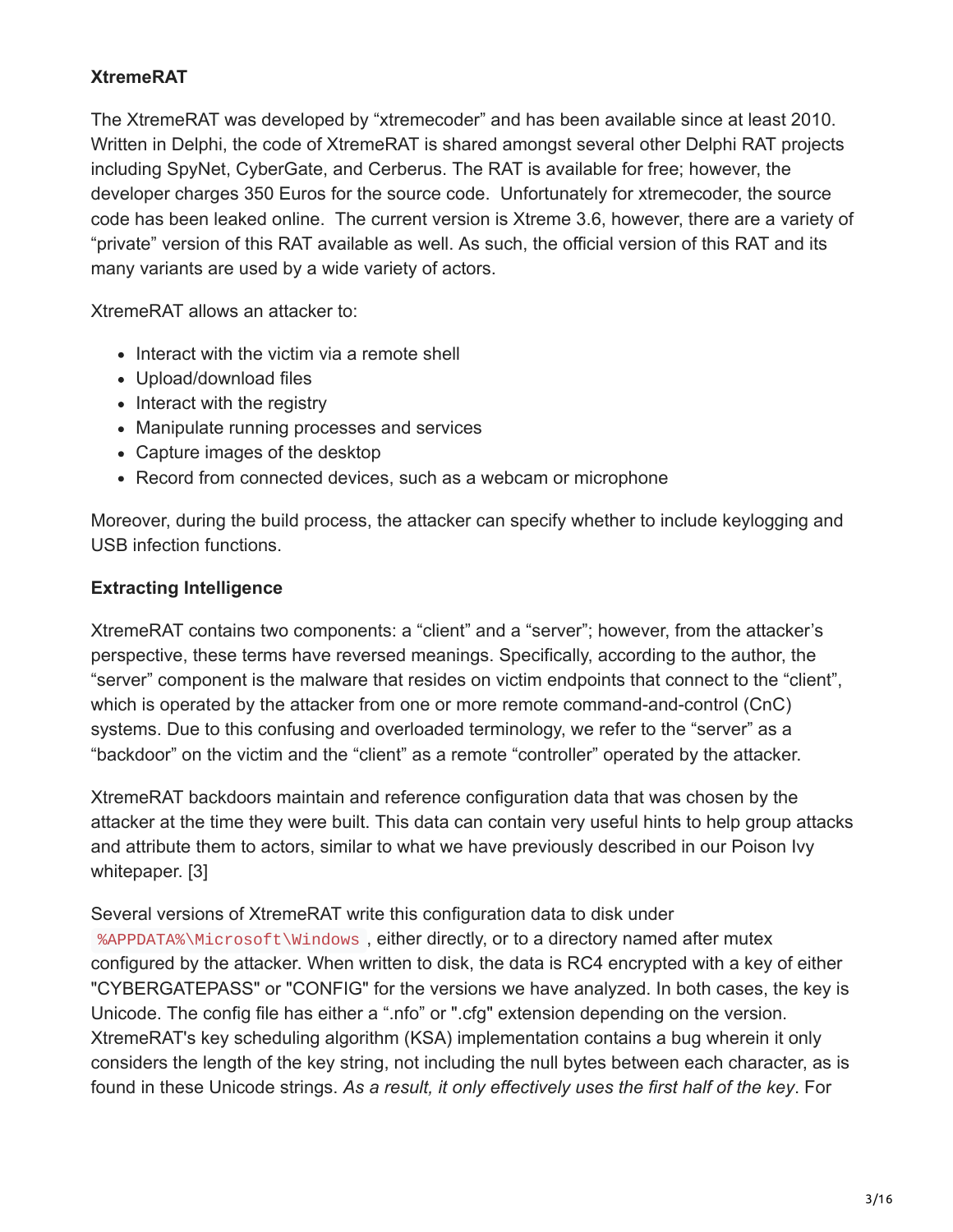example, the key " C\x000\x00N\x00F\x00I\x00G\x00 " is 12 bytes long, but the length is calculated as only being 6 bytes long. Because of this, the key that is ultimately used is " C\x00O\x00N\x00 ".

The configuration data includes:

- Name of the installed backdoor file
- Directory under which the backdoor file is installed
- Which process it will inject into (if specified)
- CnC information
- FTP information for sending stolen keystroke data to
- Mutex name of the master process,
- ID and group name which are used by the actors for organizational purposes

Because the decrypted configuration data can be reliably located in memory (with only slight variations in its structure from version to version) and because not all versions of XtremeRAT will write their configuration data to disk, parsing memory dumps of infected systems is often the ideal method for extracting intelligence.

We are releasing python scripts we have developed to gather the configuration details for various versions of XtremeRAT from both process memory dumps and the encrypted configuration file on disk. The [scripts are available here.](https://github.com/fireeye/tools/tree/master/malware/Xtreme%20RAT)

Also included in this toolset is a script that decrypts and prints the contents of the log file created by XtremeRAT containing victim keystroke data. This log file is written to the same directory as the config file and has a ".dat" extension. Curiously, this log file is encrypted with a simple twobyte XOR instead of RC4. Later in this blog, we will share some of the configuration details we have extracted during our subsequent analysis.

# **XtremeRAT Activity**

Using telemetry from the FireEye Dynamic Threat Intelligence (DTI) cloud, we examined 165 XtremeRAT samples from attacks that primarily hit the following sectors:

- Energy, utilities, and petroleum refining
- Financial Services
- High-tech

These incidents include a spectrum of attacks including targeted attacks as well as indiscriminate attacks. Among these XtremeRAT-based attacks, we found that 4 of the 165 samples were used in targeted attacks against the High-Tech sector by threat actors we have called "MoleRats". [4]

# **Operation Molerats**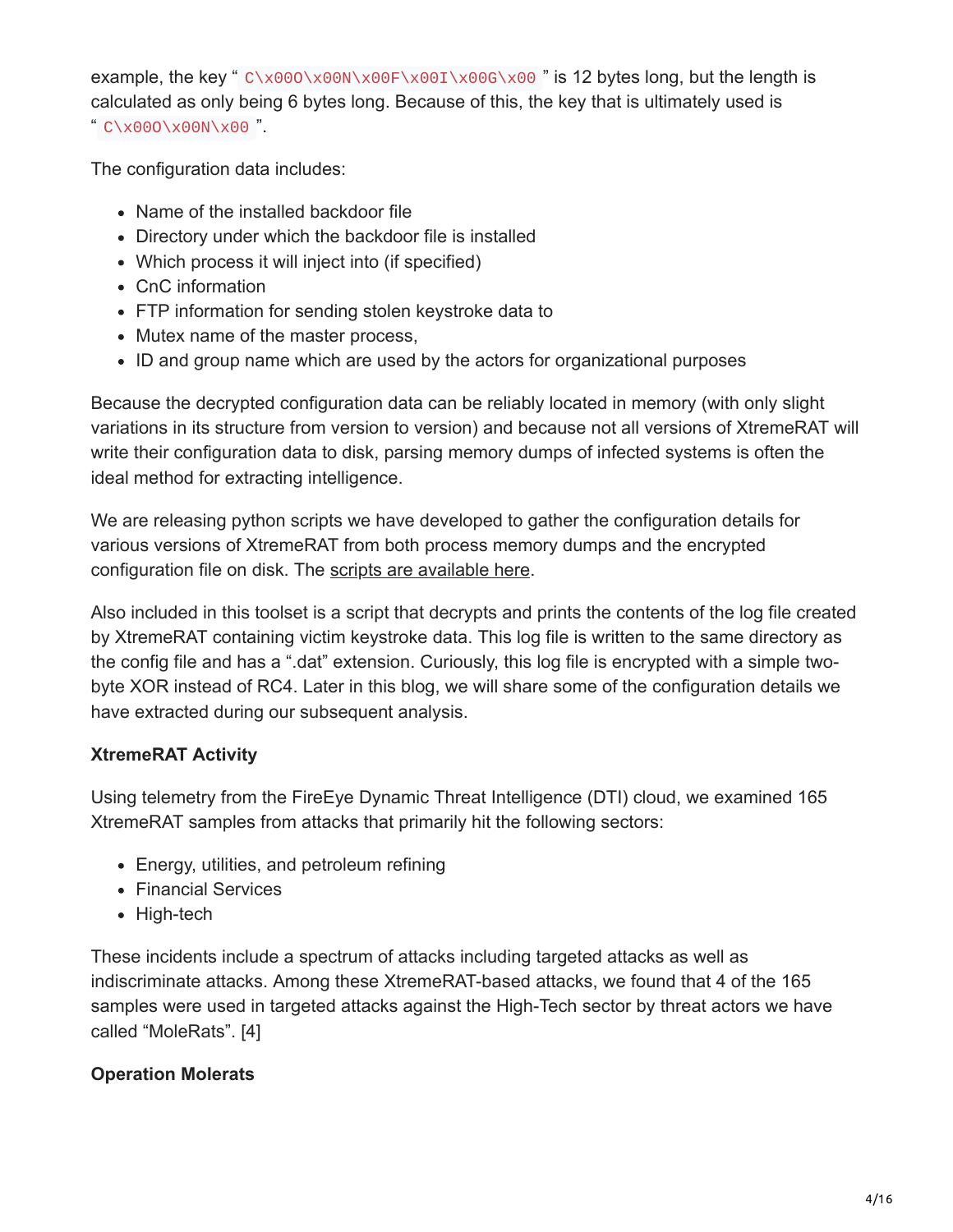In 2012, XtremeRAT was used against a variety of governments as well as Israeli and Palestinian targets in what was known as Operation Molerats (the same attackers have also used variants of the Poison Ivy RAT). [5] Upon executing one particular sample (45142b17abd8a17a5e38305b718f3415), the malware beacons to "test.cable-modem.org" and "idf.blogsite.org". In this particular case, the attacker used XtremeRAT 2.9 within a self-extracting archive that also presents a decoy document to the victim, where the decoy content appears to have been copied from a website.

**Contents of SFX archive containing XtremeRAT** 

Figure

1: Contents of SFX archive containing XtremeRAT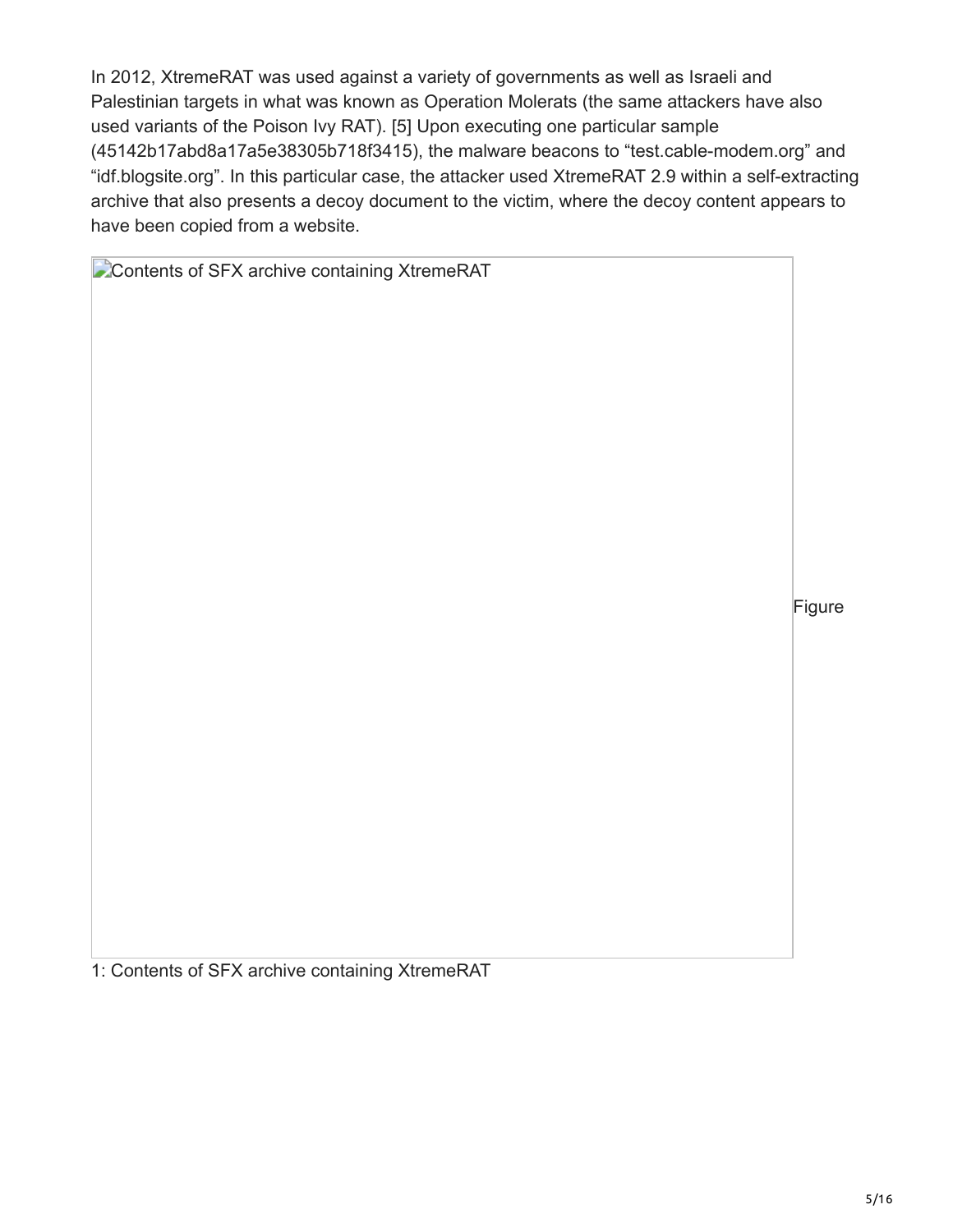Figure 2:

SFX settings inside malicious archive

**SSFX settings inside malicious archive**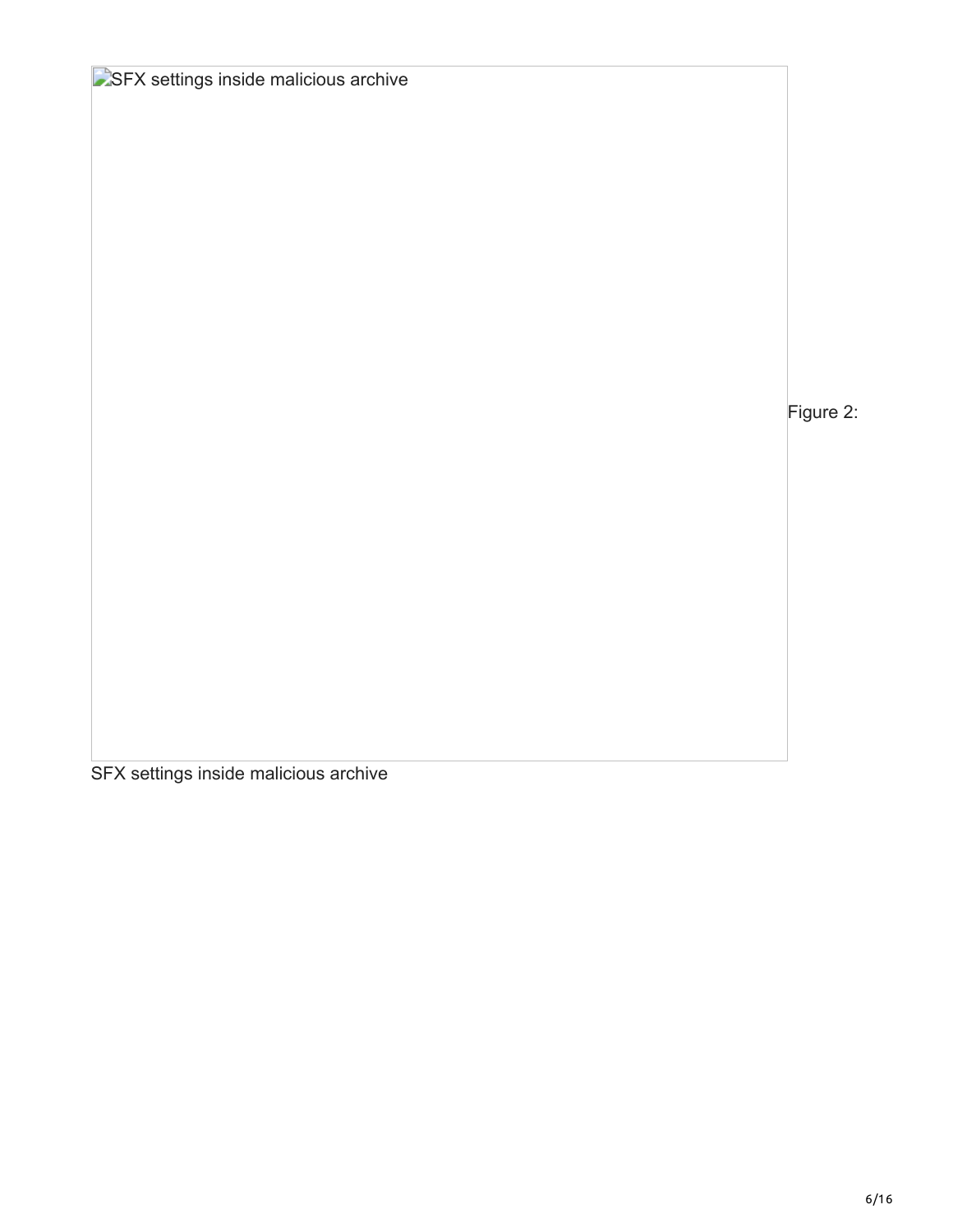**Decoy content presented in malicious archive** 

Figure 3:

Decoy content presented in malicious archive

Figure 4 shows the controller the attacker uses to interact with systems compromised with XtremeRAT. In this case, it appears the actor used the **ID** field to record the type of attack delivered (docx) and the **Group** field was used to record a "campaign code" (IDF), which helps the actor keep track of the set of victims that were attacked during this campaign.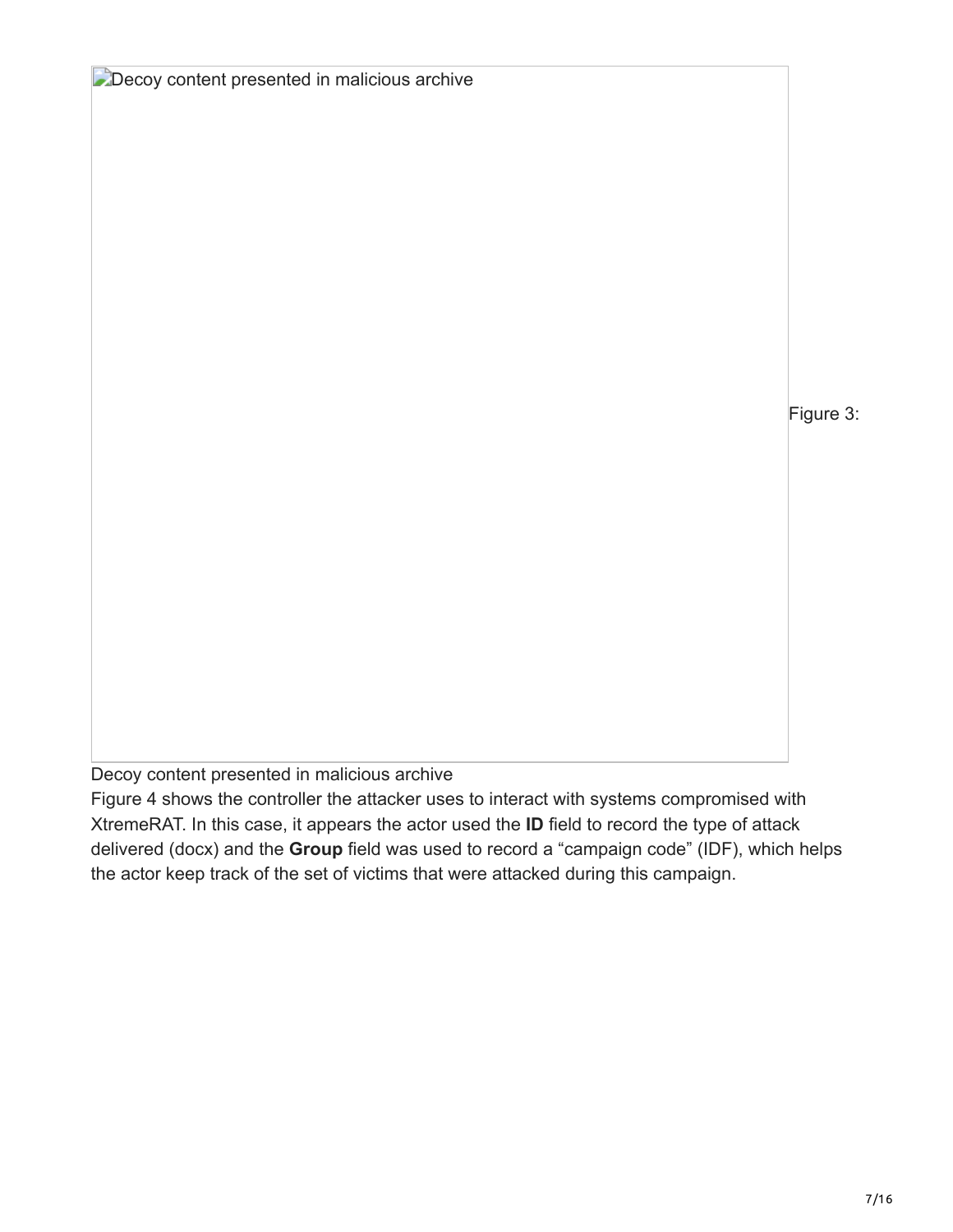**Figure 4: XtremeRAT controller GUI** 

Figure 4:

XtremeRAT controller GUI

The attacker modified the highlighted information at build time. By default, the XtremeRAT controller sets the **ID** field as "Server" and **Group** field as "Servers", with the default password used to authenticate, connect, and control a compromised endpoint as "1234567890".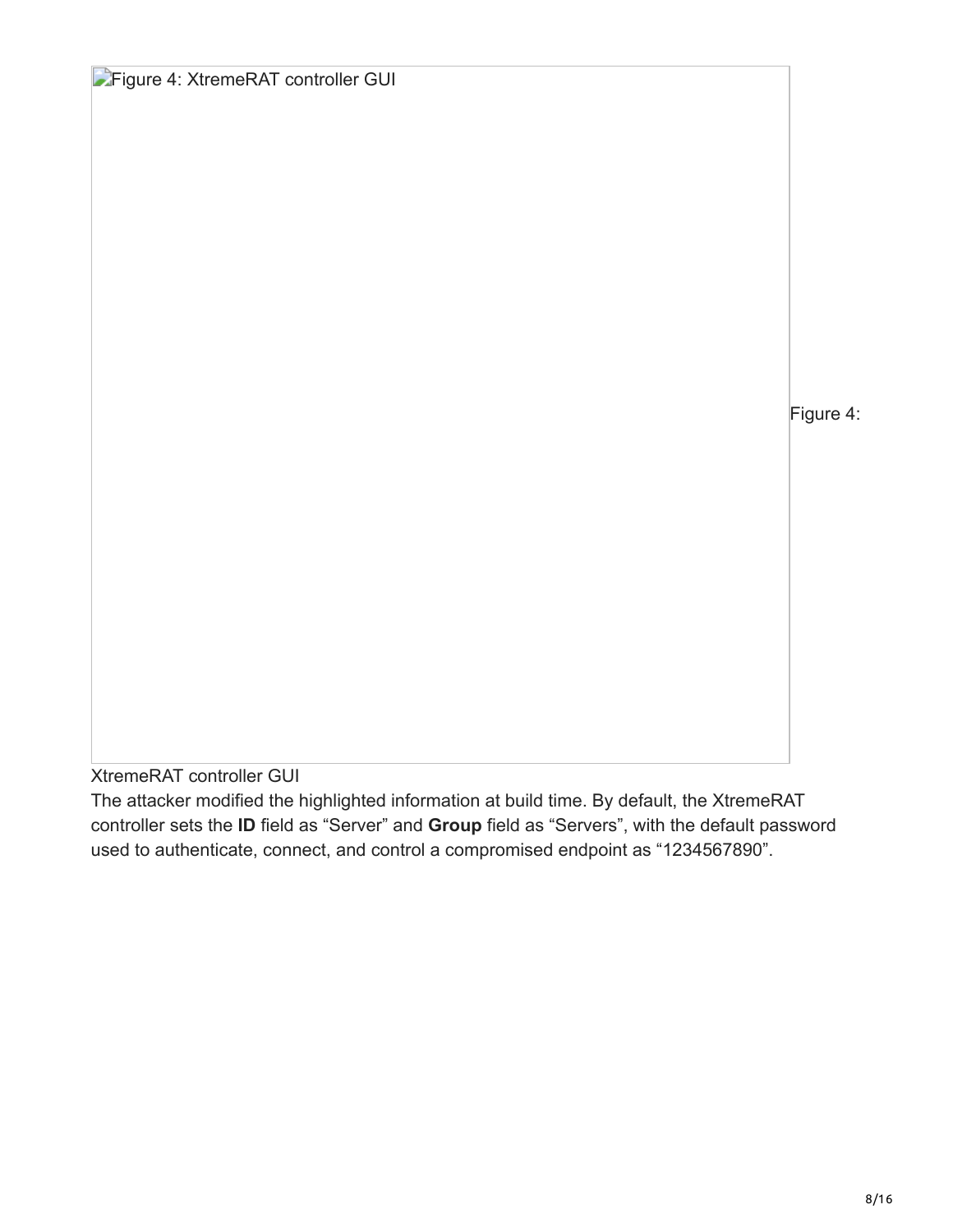Figure 5.

XtremeRAT controller connection settings

**EXtremeRAT controller connection settings** 

In the Figure 5, the attacker specified custom CnC servers and ports and changed the default password to "1411". The attacker also changed the default process mutex name.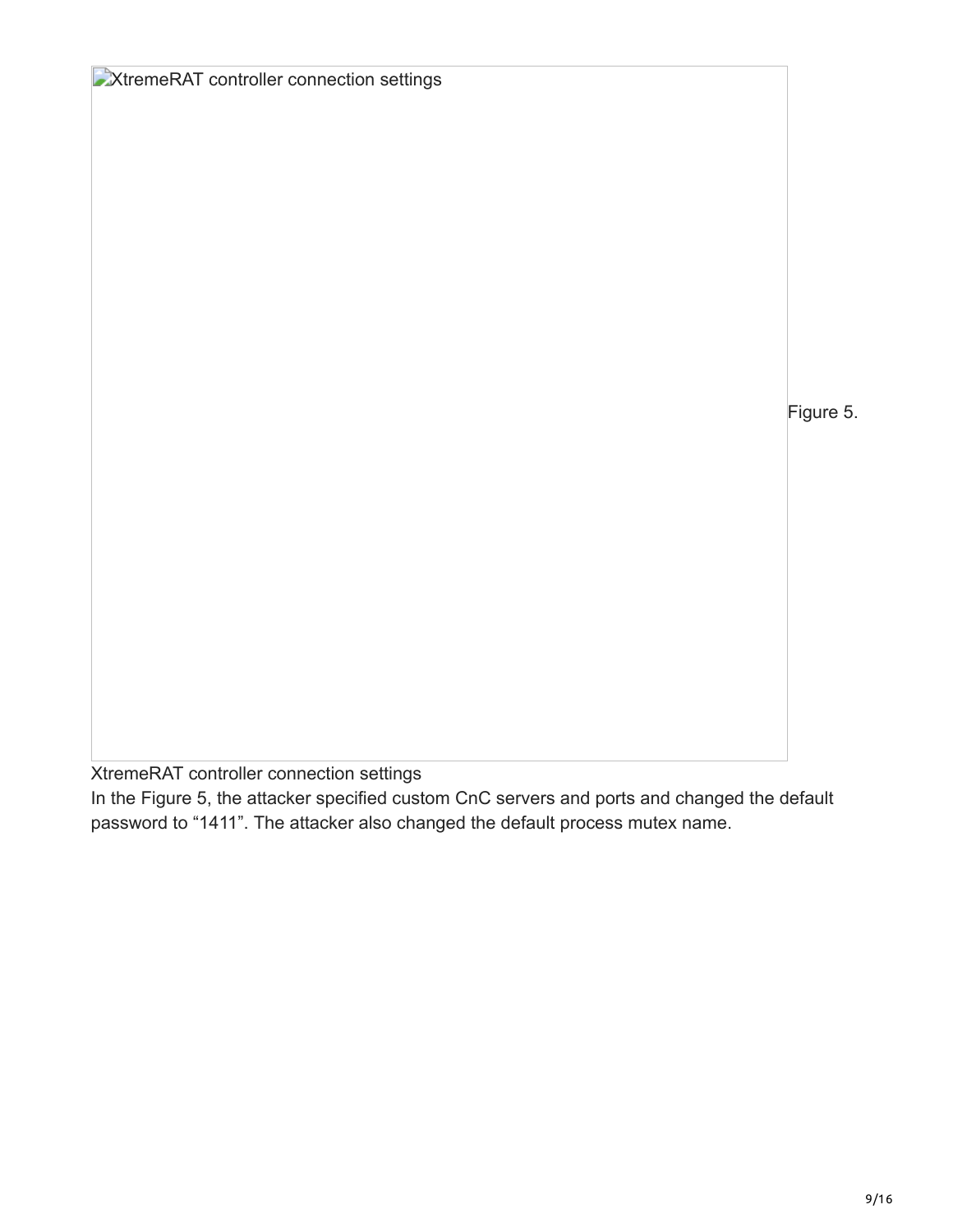**XtremeRat install settings** 

Figure 6:

XtremeRat install settings

By default, the controller assigns a process mutex name of is "--((Mutex))--" and the attackers changed it to "fdgdfdg". These indicators along with command and control domain names and the IP addresses that they resolve to can be used to cluster and track this activity over time.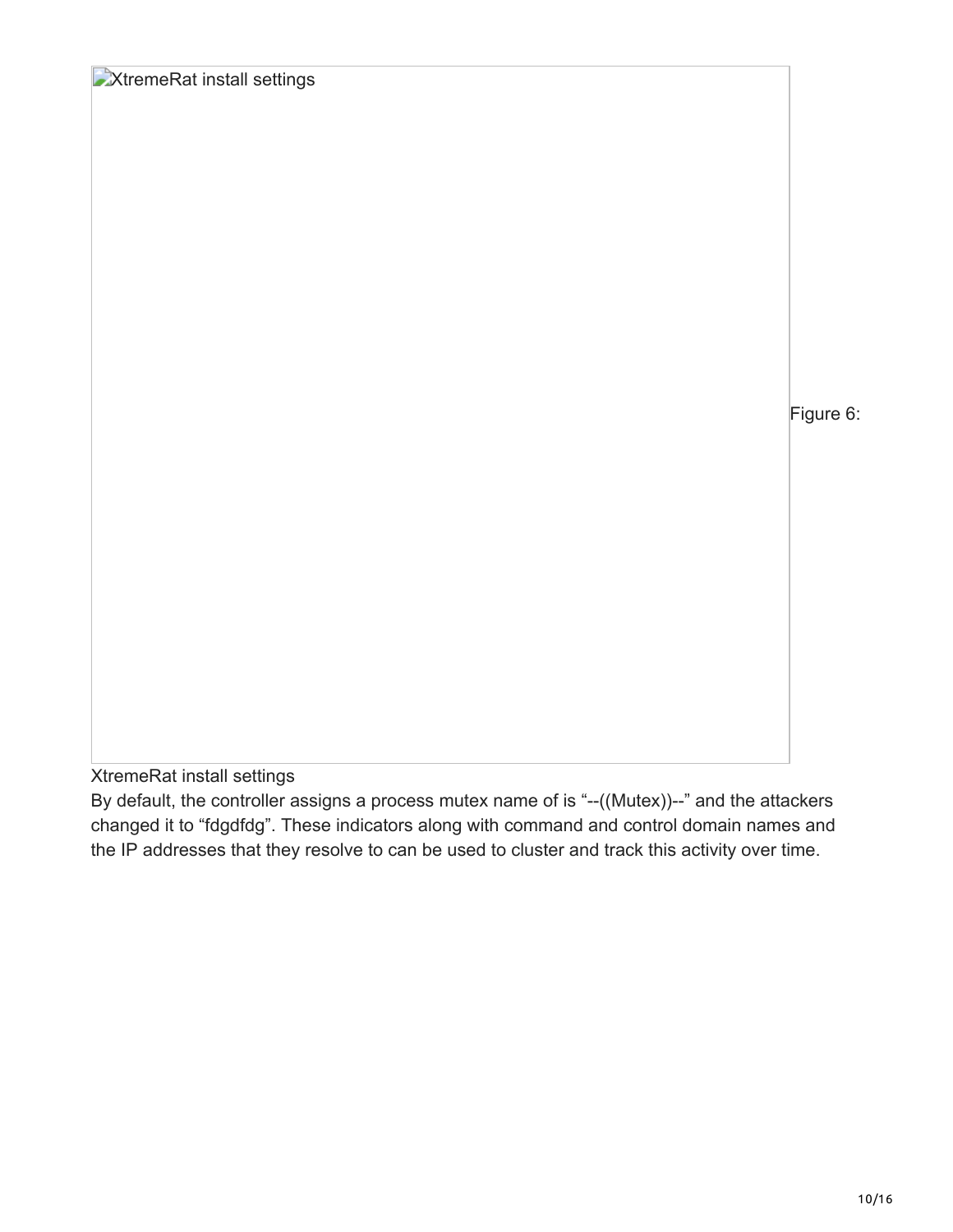**Molerats cluster analysis** 

Figure 7:

#### Molerats cluster analysis

This is a cluster of Molerats activity. In addition to using the password "1411", the attackers are also using the password "12345000". This is a simple way to track the activity of these actors by using both passive DNS data and configuration information extracted from XtremeRAT.

## **Spam Activity**

The vast majority of XtremeRAT activity clustered around the default password "1234567890" (116 samples). There was overlap between this large cluster and the second largest one which used the password "123456" (12 samples). The activity in these two clusters aligns with indicators observed in Spanish language spam runs. The "123456" cluster also contains spam in the English language, leveraging the recent tragedy in Kenya as a lure. [7]

## **The Uranio Cluster**

In our sample set, we have 28 malware samples that connect to a set of sequentially numbered command and control servers: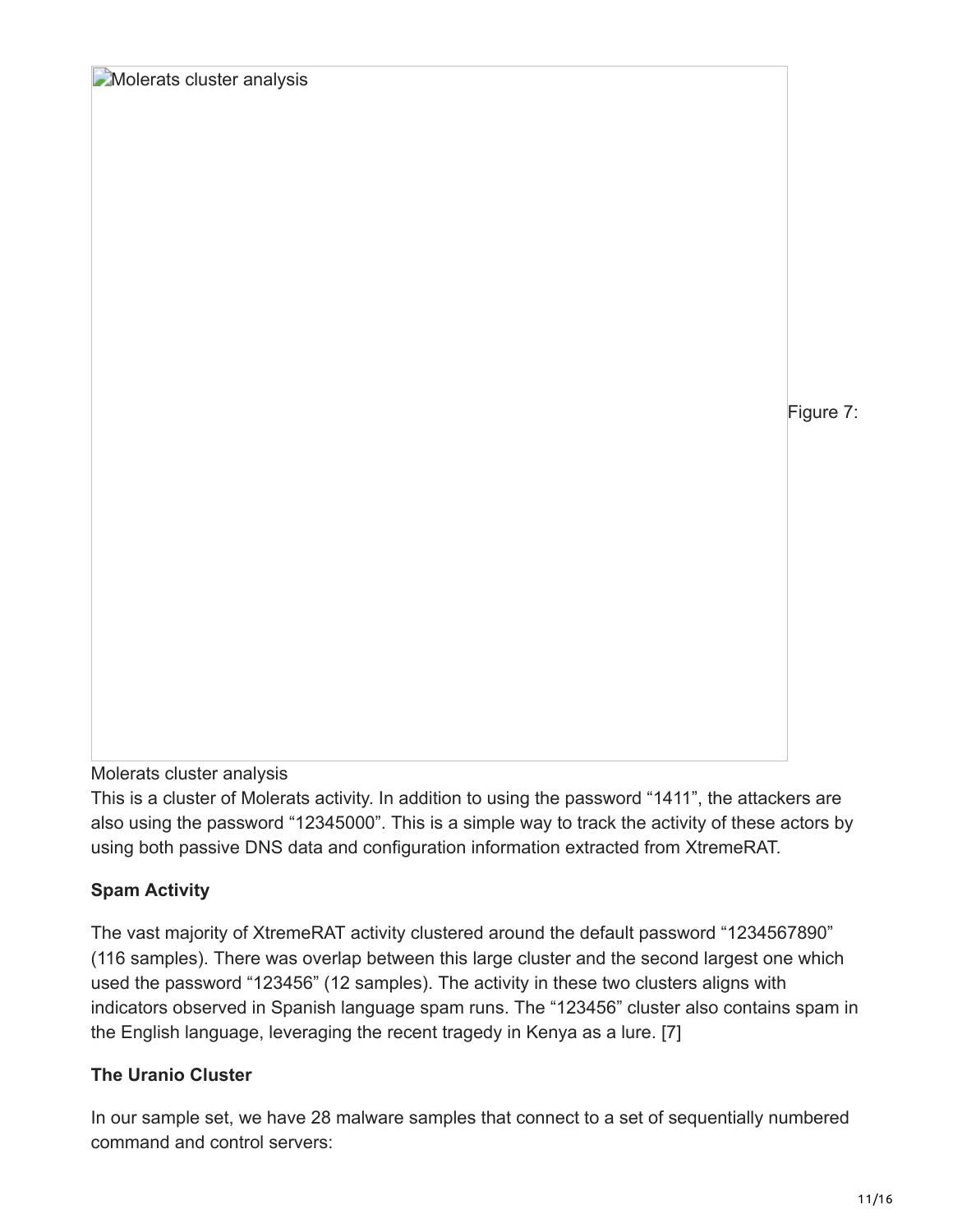- uranio.no-ip.biz
- uranio2.no-ip.biz
- uranio3.no-ip.biz
- uranio4.no-ip.biz
- uranio5.no-ip.biz
- uranio6.no-ip.biz
- uranio7.no-ip.biz
- platino.no-ip.biz
- platino-2.no-ip.biz
- platino-4.no-ip.biz
- platino-5.no-ip.biz
- platino-8.no-ip.biz
- platino-9.no-ip.biz
- cometa3.no-ip.biz
- cometa4.no-ip.biz

The malware is being spammed out and has file names such as:

- Certificaciones De Pagos Nominas Parafiscales jpg 125420215 58644745574455 .exe
- Soportes de pagos certificaciones y documentos mes mayo 30 2013 567888885432235678888888123456.exe
- Certificaciones De Pago Y Para Fiscales.exe

We extracted the configurations for a sampling of the XtremeRAT samples we came across in this spam run and found the following results:

| MD <sub>5</sub>                  | ID           | Group               | <b>Version</b> | <b>Mutex</b> |
|----------------------------------|--------------|---------------------|----------------|--------------|
| a6135a6a6346a460792ce2da285778b1 | <b>ABRIL</b> | Cmeta <sub>S3</sub> | 3.6 Private    | C5AapWKh     |
| a6135a6a6346a460792ce2da285778b1 | <b>ABRIL</b> | CmetaS3             | 3.6 Private    | C5AapWKh     |
| 988babfeec5111d45d7d7eddea6daf28 | <b>ABRIL</b> | CmetaS3             | 3.6 Private    | C5AapWKh     |
| 988babfeec5111d45d7d7eddea6daf28 | <b>ABRIL</b> | Cmeta <sub>S3</sub> | 3.6 Private    | C5AapWKh     |
| 715f54a077802a0d67e6e7136bcbe340 | <b>ABRIL</b> | Cmeta <sub>S3</sub> | 3.6 Private    | C5AapWKh     |
| 715f54a077802a0d67e6e7136bcbe340 | <b>ABRIL</b> | Cmeta <sub>S3</sub> | 3.6 Private    | C5AapWKh     |
| 167496763aa8d369ff482c4e2ca3da7d | <b>ABRIL</b> | Cmeta <sub>S3</sub> | 3.6 Private    | C5AapWKh     |
| 167496763aa8d369ff482c4e2ca3da7d | <b>ABRIL</b> | Cmeta <sub>S3</sub> | 3.6 Private    | C5AapWKh     |
| 3f288dfa95d90a3cb4503dc5f3d49c16 | Server       | Cometa4             | 3.6 Private    | 4QtgfoP      |
| 3f288dfa95d90a3cb4503dc5f3d49c16 | Server       | Cometa4             | 3.6 Private    | 4QtgfoP      |
| 6a8057322e62c569924ea034508068c9 | Server       | Platino4            | 3.6 Private    | mbojnXS      |
| 6a8057322e62c569924ea034508068c9 | Server       | Platino4            | 3.6 Private    | mbojnXS      |
| 37b90673aa83d177767d6289c4b90468 | Server       | Platino4            | 3.6 Private    | mbojnXS      |
| 37b90673aa83d177767d6289c4b90468 | Server       | Platino4            | 3.6 Private    | mbojnXS      |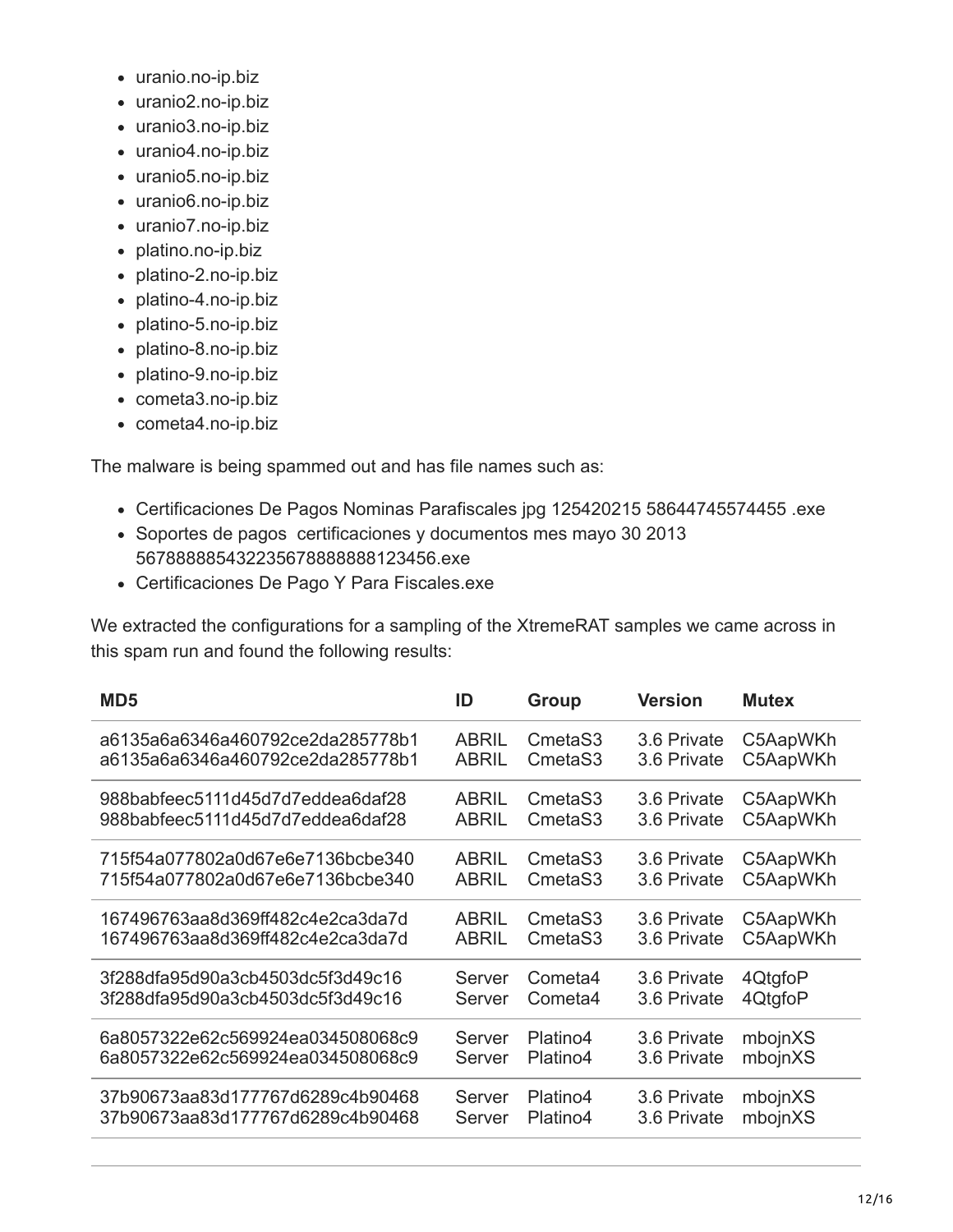| 98fb1014f6e90290da946fdbca583334 | Server    | Platino <sub>8</sub> | 3.6 Private | G7fjZQYAH   |
|----------------------------------|-----------|----------------------|-------------|-------------|
| 98fb1014f6e90290da946fdbca583334 | Server    | Platino8             | 3.6 Private | G7fjZQYAH   |
| 5a9547b727f0b4baf9b379328c797005 | Server    | Platino <sub>8</sub> | 3.6 Private | G7fjZQYAH   |
| 5a9547b727f0b4baf9b379328c797005 | Server    | Platino <sub>8</sub> | 3.6 Private | G7fjZQYAH   |
| fb98c8406e316efb0f46024f7c6a6739 | Server    | Platino9             | 3.6 Private | kUHwdc8Y    |
| fb98c8406e316efb0f46024f7c6a6739 | Server    | Platino9             | 3.6 Private | kUHwdc8Y    |
| 64f6f819a029956b8aeafb729512b460 | Server    | Uranio               | 3.6 Private | eYwJ6QX0i   |
| 64f6f819a029956b8aeafb729512b460 | Server    | Uranio               | 3.6 Private | eYwJ6QX0i   |
| a4c47256a7159f9556375c603647f4c2 | Mayo      | Uranio2011           | 3.6 Private | Opg6ooH     |
| a4c47256a7159f9556375c603647f4c2 | Mayo      | Uranio2011           | 3.6 Private | Opg6ooH     |
| 62d6e190dcc23e838e11f449c8f9b723 | Mayo      | Uranio2011           | 3.6 Private | Opg6ooH     |
| 62d6e190dcc23e838e11f449c8f9b723 | Mayo      | Uranio2011           | 3.6 Private | Opg6ooH     |
| d5d99497ebb72f574c9429ecd388a019 | Mayo      | Uranio2011           | 3.6 Private | Opg6ooH     |
| d5d99497ebb72f574c9429ecd388a019 | Mayo      | Uranio2011           | 3.6 Private | Opg6ooH     |
| 3a9237deaf25851f2511e355f8c506d7 | Server    | Uranio3              | 1.3.6.16    | QwcgY0a     |
| 3a9237deaf25851f2511e355f8c506d7 | Server    | Uranio3              | 1.3.6.16    | QwcgY0a     |
| c5e95336d52f94772cbdb2a37cef1d33 | Server    | Uranio3              | 1.3.6.16    | QwcgY0a     |
| c5e95336d52f94772cbdb2a37cef1d33 | Server    | Uranio3              | 1.3.6.16    | QwcgY0a     |
| 0ea60a5d4c8c629c98726cd3985b63c8 | Server    | Uranio <sub>4</sub>  | 1.3.6.16    | xjUfrQHP6Xy |
| 0ea60a5d4c8c629c98726cd3985b63c8 | Server    | Uranio4              | 1.3.6.16    | xjUfrQHP6Xy |
| 41889ca19c18ac59d227590eeb1da214 | Server    | Uranio4              | 1.3.6.16    | xjUfrQHP6Xy |
| 41889ca19c18ac59d227590eeb1da214 | Server    | Uranio4              | 1.3.6.16    | xjUfrQHP6Xy |
| 90e11bdbc380c88244bb0152f1142aff | Server    | Uranio4              | 1.3.6.16    | xjUfrQHP6Xy |
| 90e11bdbc380c88244bb0152f1142aff | Server    | Uranio4              | 1.3.6.16    | xjUfrQHP6Xy |
| c1ad4445f1064195de1d6756950e2ae9 | Server    | Uranio <sub>5</sub>  | 3.6 Private | R9ImAhUK    |
| c1ad4445f1064195de1d6756950e2ae9 | Server    | Uranio <sub>5</sub>  | 3.6 Private | R9ImAhUK    |
| e5b781ec77472d8d4b3b4a4d2faf5761 | Server    | Uranio <sub>6</sub>  | 3.6 Private | KdXTsbjJ6   |
| e5b781ec77472d8d4b3b4a4d2faf5761 | Server    | Uranio <sub>6</sub>  | 3.6 Private | KdXTsbjJ6   |
| a921aa35deedf09fabee767824fd8f7e | Server    | Uranio <sub>6</sub>  | 3.6 Private | KdXTsbjJ6   |
| a921aa35deedf09fabee767824fd8f7e | Server    | Uranio <sub>6</sub>  | 3.6 Private | KdXTsbjJ6   |
| 9a2e510de8a515c9b73efdf3b141f6c2 | CC        | Uranio7              | 3.6 Private | UBt3eQq0    |
| 9a2e510de8a515c9b73efdf3b141f6c2 | <b>CC</b> | Uranio7              | 3.6 Private | UBt3eQq0    |
| a6b862f636f625af2abcf5d2edb8aca2 | <b>CC</b> | Uranio7              | 3.6 Private | iodjmGyP3   |
| a6b862f636f625af2abcf5d2edb8aca2 | CC        | Uranio7              | 3.6 Private | iodjmGyP3   |
| 0327859be30fe6a559f28af0f4f603fe | CC        | Uranio7              | 3.6 Private | UBt3eQq0    |
| 0327859be30fe6a559f28af0f4f603fe | CC        | Uranio7              | 3.6 Private | UBt3eQq0    |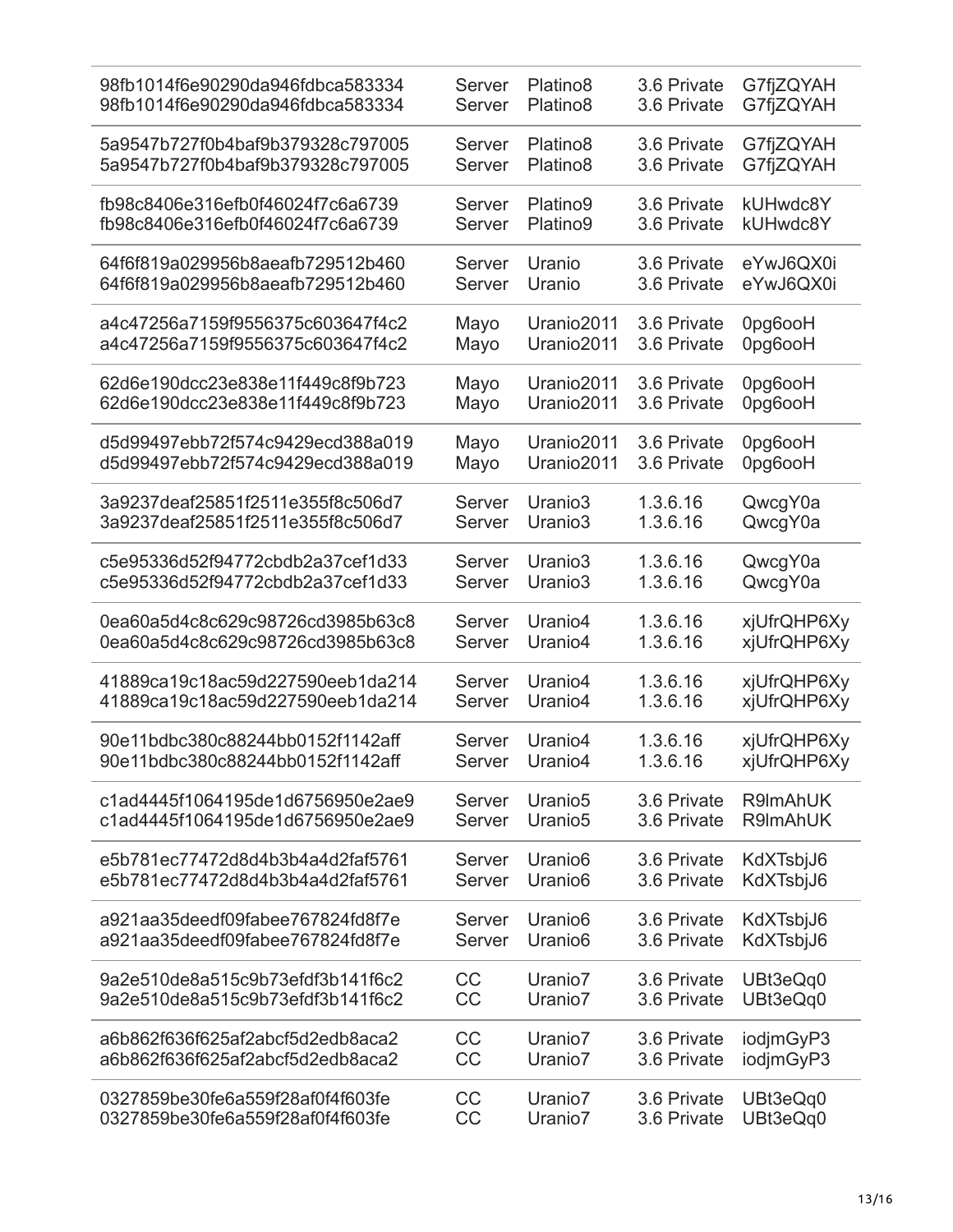"Server", "Servers", and "--((Mutex))--" are the defaults in the XtremeRAT controller for ID, Group, and Mutex respectively. The random mutex names in the table above can be generated by double-clicking in the Mutex field within the controller. In most cases, the number at the end of the group label is the same number used at the end of the subdomain for the CnC. In the case of "Uranio2011", the subdomain is simply "uranio" and 2011 represents the port number used to communicate with the CnC infrastructure.

**Portugese version of XtremeRAT controller** Figure 8: Portugese version of XtremeRAT controller

# **Uranio Sinkhole Analysis**

We sinkholed uranio2.no-ip.biz between November 22, 2013 and January 6, 2014. During that time, 12000 unique IPs connected to the uranio2.no-ip.biz. Recall, that this number reflects only one of many command and control servers. [8]

However, estimating the number of victims this way is difficult due to DHCP lease times, which inflate the numbers, and NAT connections, which deflate the numbers. [9] As such, we counted the unique IP addresses that connected to the sinkhole on each day. The highest number of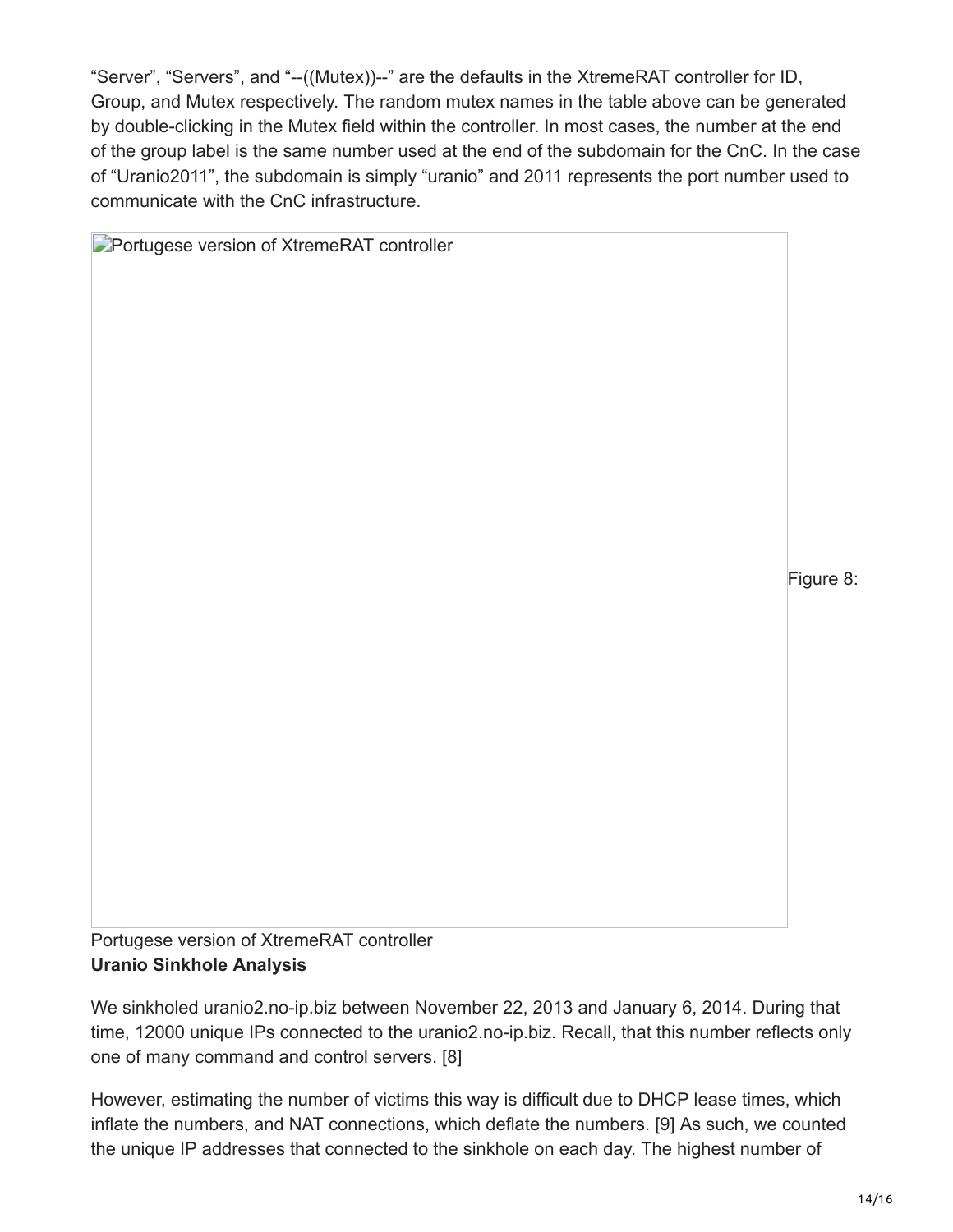connections to this sinkhole was on Dec. 3, 2013 with 2003 connections and the lowest was Jan. 6, 2014 with 109 connections. The average number of unique IP addresses that connected to the sinkhole per day was 657.

While these IP addresses were in ranges assigned to 40 distinct countries, the vast majority of the connections to the sinkhole (92.7 percent) were from Colombia. Argentina was a distant second with 1.22 percent, followed by Venezuela with 1.02 percent, Egypt with 0.95 percent and the U.S. with 0.9 percent.

## **Conclusion**

Determining the activity of targeted threat actors is difficult. Most of the activity associated with publicly available RATs is traditional cybercrime associated with spam runs, banking Trojans and malware distribution. However, useful indicators can be extracted from these ubiquitous RATs to track the activities of targeted threat actors (as well as cybercrime).

## **Tools**

## [Xtreme RAT](https://github.com/fireeye/tools/tree/master/malware/Xtreme%20RAT)

## **Notes:**

1. http://arstechnica.com/tech-policy/2013/09/miss-teen-usas-webcam-spy-called-himselfcutefuzzypuppy/ http://arstechnica.com/tech-policy/2011/09/how-an-omniscient-internetsextortionist-ruined-lives/

2. The group behind the Carberp banking Trojan were arrested

http://www.techweekeurope.co.uk/news/carberp-botnet-leader-arrested-112205, the author of Zeus retired, http://krebsonsecurity.com/2010/10/spyeye-v-zeus-rivalry-ends-in-quiet-merger/, the author of SpyEye went into hiding http://www.xylibox.com/2012/03/behind-spyeyegribodemon.html and was recently arrested http://www.wired.com/threatlevel/2014/01/spy-eyeauthor-guilty-plea/, FBI and Microsoft have gone after Citadel which is not off the market https://blogs.rsa.com/citadels-steward-banned-from-undergorund-venues/ http://www.microsoft.com/en-us/news/press/2013/jun13/06-05dcupr.aspx and an overview of the "Big 4" banking Trojans http://blog.kaspersky.com/the-big-four-banking-trojans/

3. /content/dam/legacy/resources/pdfs/fireeye-poison-ivy-report.pdf

4. http://www.fireeye.com/blog/technical/2013/08/operation-molerats-middle-east-cyber-attacksusing-poison-ivy.html

5. http://blog.trendmicro.com/trendlabs-security-intelligence/new-xtreme-rat-attacks-on-usisraeland-other-foreign-governments/

http://download01.norman.no/whitepapers/Cyberattack\_against\_Israeli\_and\_Palestinian\_targets.pdf http://www.fireeye.com/blog/technical/2013/08/operation-molerats-middle-east-cyber-attacksusing-poison-ivy.html